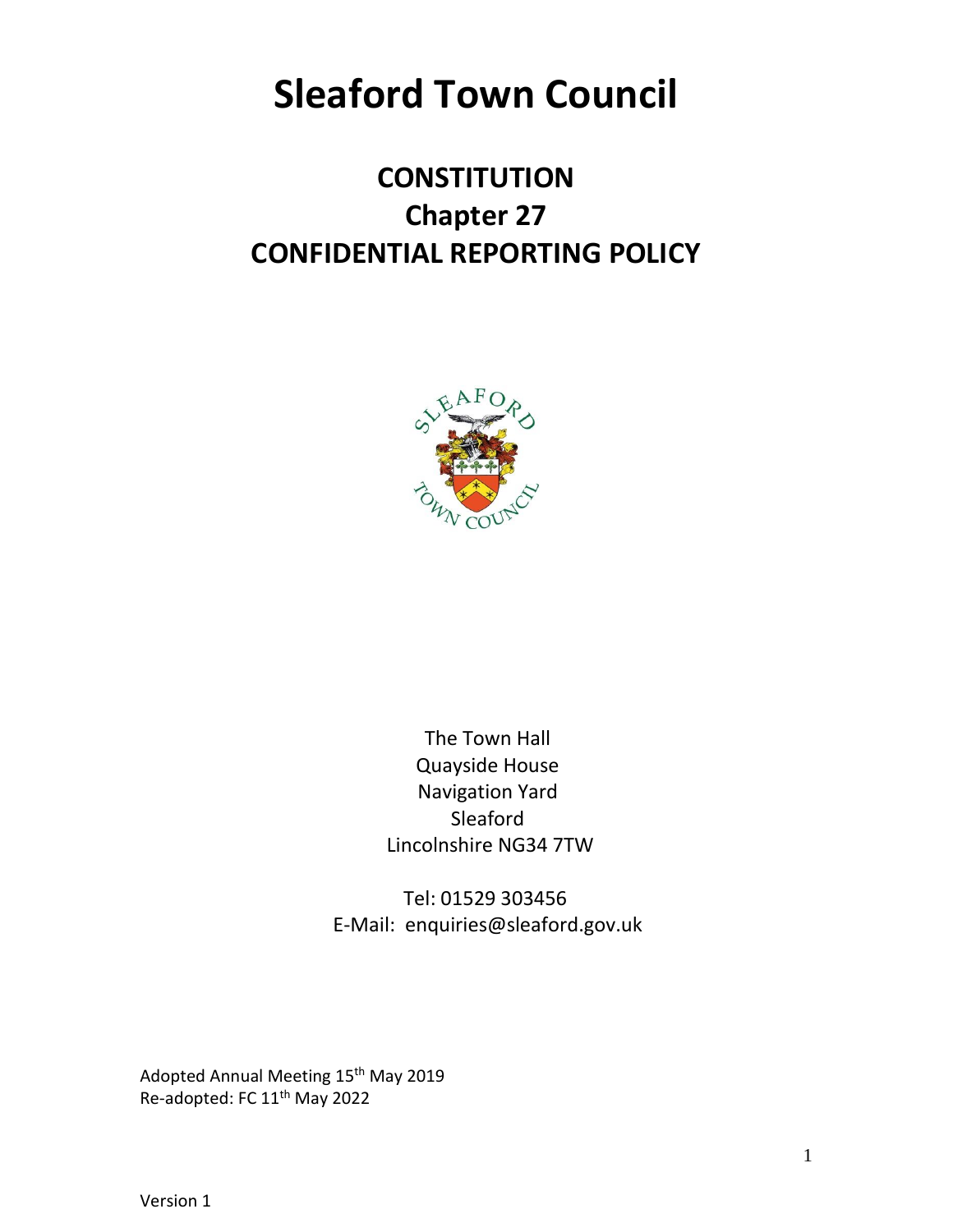#### **Introduction**

Employees are often the first to realise that there may be something seriously wrong within the Town Council. However, they may not express their concerns because they feel that speaking up would be disloyal to their colleagues or to the Council. They may also fear harassment or victimisation. In these circumstances, it may be easier to ignore the concern rather than report what may just be a suspicion of malpractice.

Sleaford Town Council is committed to the highest possible standards of openness transparency and accountability. In line with that commitment it expects employees and others that we deal with who have serious concerns about any aspect of the Council's work to come forward and voice those concerns. It is recognised that most cases will have to proceed on a confidential basis.

This policy document makes it clear that employees can do so without fear of victimisation, subsequent discrimination or disadvantage.

This Confidential Reporting Policy is intended to encourage and enable employees to raise serious concerns **within** the Council rather than overlooking a problem or "blowing the whistle" outside.

The Policy applies to all employees and those contractors working for the Council on Council premises or property, (e.g contractors). It also covers suppliers and those providing services under a contract with the Council in their own premises, (e.g. grounds maintenance contractor).

Staff and Elected Members are responsible for making service users aware of the existence of these procedures.

#### **Aims and Scope of This Policy**

This policy aims to:

- encourage individual staff members to feel confident in raising serious concerns and to question and act upon concerns about practice;
- provide avenues for individual staff members raise those concerns and receive feedback on any action taken;
- ensure that individual staff members receive a response to concerns and that they are aware of how to pursue them if they are not satisfied;
- reassure individual staff members that they will be protected from possible reprisals or victimisation if they have a reasonable belief that they made any disclosure in good faith.

There are existing procedures in place to enable staff members to lodge a grievance relating to their employment. This Confidential Reporting Policy is intended to cover major concerns that fall outside the scope of other procedures. These include:

- conduct which is an offence or a breach of law;
- disclosures related to miscarriages of justice;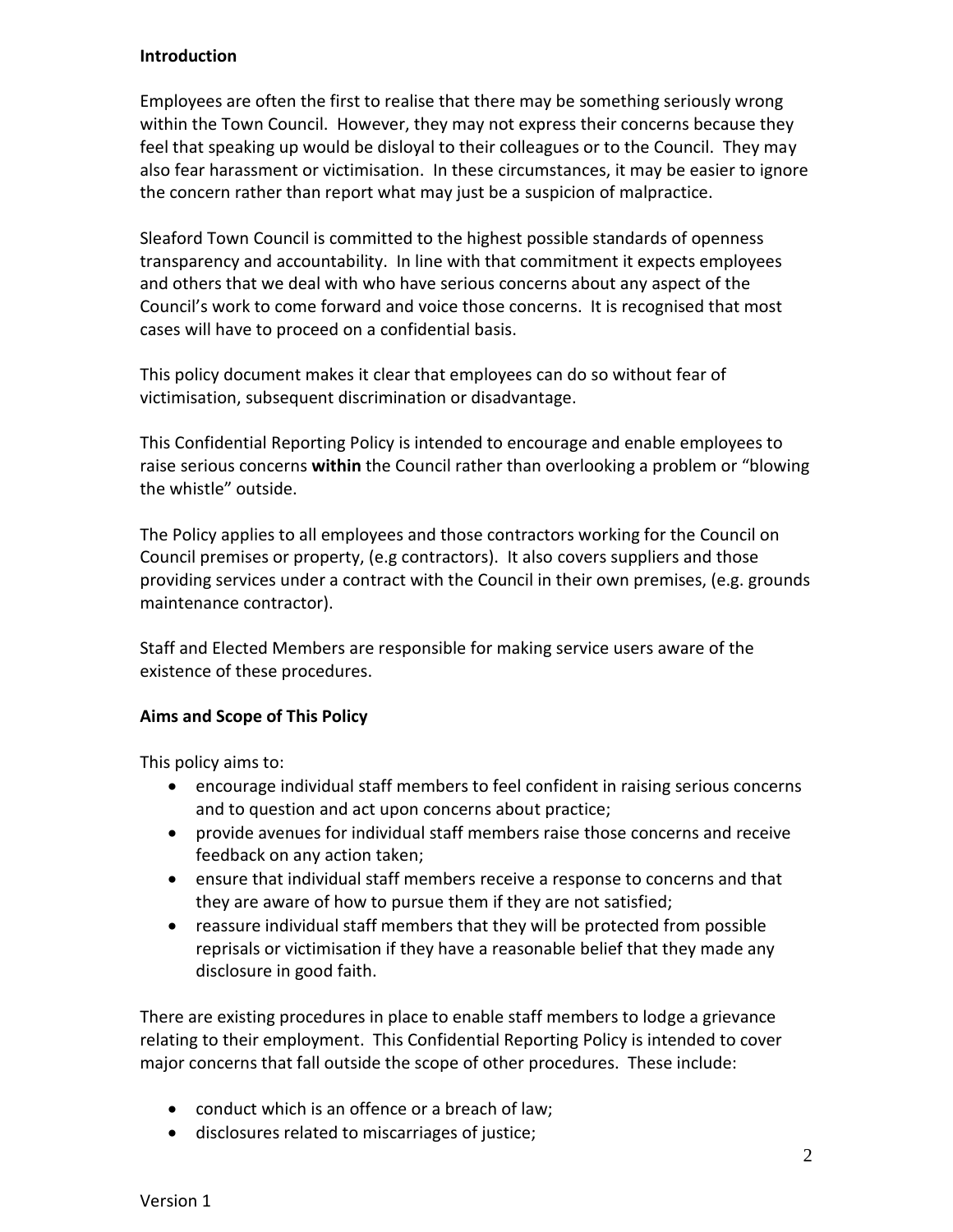- health and safety risks, including risks of the public as well as other employees;
- damage to the environment;
- the authorised use of public funds;
- possible fraud and corruption;
- sexual or physical abuse of clients;
- other unethical conduct.

Any serious concerns that individuals have about any aspect of service provision or the conduct of officers or Members of the Council or others acting on behalf of the Council can be reported under the Confidential Reporting Policy.

This may be about something that:

- makes individual staff members feel uncomfortable in terms of known standards, their experience or the standards they believe the Council subscribe to;
- is against the Council's Standing Orders and policies;
- falls below established standards of practice;
- amounts to improper conduct.

### **Safeguards: Harassment or Victimisation**

The Council is committed to good practice and high standards and wants to be supportive of employees.

The Council recognises that the decision to report a concern can be a difficult one to make. If what employees are saying is true, they should have nothing to fear because you will be doing your duty to their employer and those for whom you are providing a service.

The Council will not tolerate any harassment or victimisation (including informal pressures) and will take appropriate action to protect staff when they raise a concern in good faith.

Any investigation into allegations of potential malpractice will not influence or be influenced by any disciplinary or redundancy procedures that already affect staff members.

# **Confidentiality**

All concerns will be treated in confidence and every effort will be made not to reveal identities if so wished. At the appropriate time, however, staff members may need to come forward as a witness.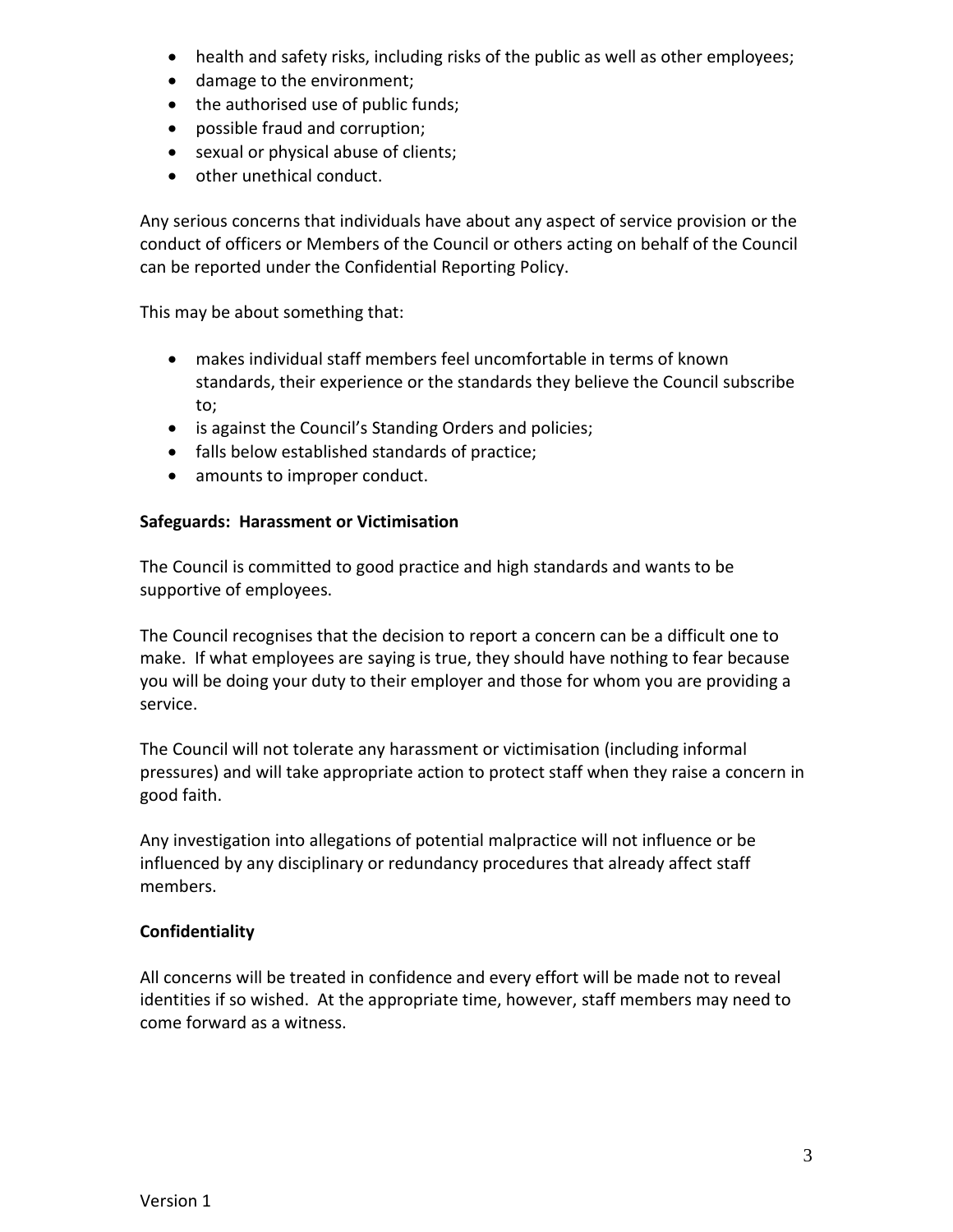#### **Anonymous Allegations**

This policy encourages staff to put their name to allegations whenever possible.

Concerns expressed anonymously are much less powerful but will be considered at the discretion of the Council.

In exercising this discretion the factors to be taken into account would include:

- the seriousness of the issues raised;
- the credibility of the concern;
- the likelihood of confirming the allegation from attributable sources.

#### **Untrue Allegations**

If a staff member makes an allegation in good faith, but it is not confirmed by the investigation, no action will be taken against individuals. If, however, a staff member makes any allegation frivolously, maliciously or for personal gain, disciplinary action may be taken against the staff member.

#### **How to Raise a Concern**

As a first step, staff member(s) should normally raise concerns with the Acting Acting Town Clerk. This depends on the seriousness and sensitivity of the issues involved and who is suspected of the malpractice.

If the matter concerns the Acting Acting Town Clerk, individual staff members should approach the Chairman of the Council.

Concerns may be raised verbally or in writing. Staff wishing to make a written report are invited to use the following format:

- the background and history of the concern (giving relevant dates);
- the reason why you are concerned about the situation.

The earlier staff members express any concern the easier it is to take action.

Although staff members are not expected to prove beyond doubt the truth of an allegation, they will need to demonstrate to the person contacted that there are reasonable grounds for their concern.

For advice or to raise a concern, either verbally or in writing , employees can raise issues confidentially with the Acting Acting Town Clerk; however if you feel you cannot follow this route, for whatever reason, they can contact the Chairman of the Council.

Staff members may invite their trade union or a work colleague to be present during any members or interviews in connection with the concerns you have raised.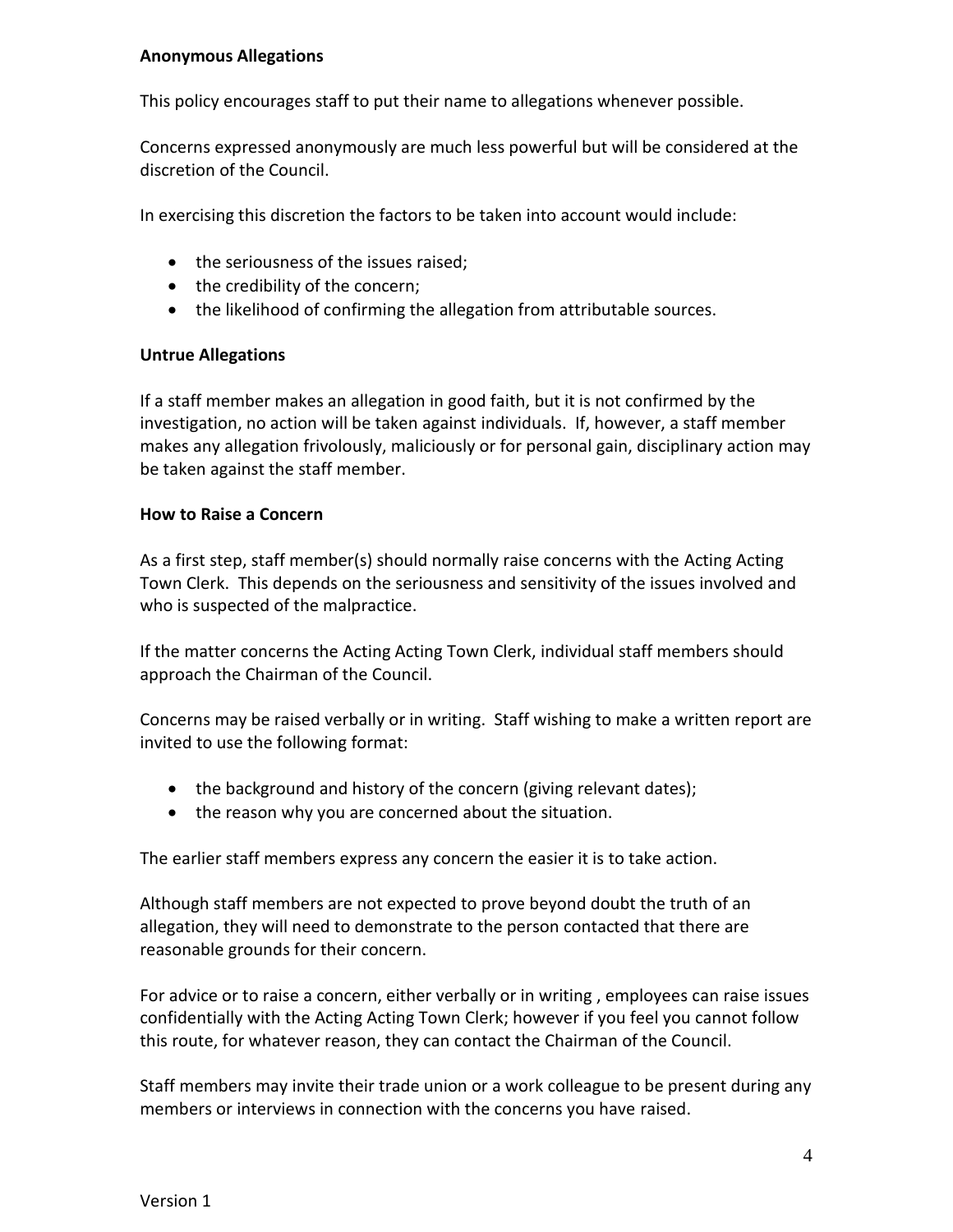#### **How the Council Will Respond**

The Council will respond to individual concerns. Do not forget that testing out any concerns is not the same as either accepting or rejecting them.

Where appropriate, the matters raised may:

- be investigated by committee, internal audit, or through the disciplinary process;
- be referred to the police
- be referred to the external auditor
- form the subject of an independent inquiry.

In order to protect individuals and those accused of misdeeds or possible malpractice, initial enquiries will be made to decide whether an investigation is appropriate and, if so, what from is should take. The overriding principle which the Council will have in mind is the public interest. Concerns or allegations which fall within the scope of specific procedures (for example, child protection or discrimination issues) will normally be referred to consideration under those procedures.

Some concerns may be resolved by agreed action without the need for investigation. If urgent action is required this will be taken before any investigation is conducted.

Within ten working days of a concern being raised, the person to whom a staff member passed on their concern will respond in writing:

- acknowledging that the concern has been received;
- indicating how the Town Council proposes to hear with the matter;
- giving an estimate of how long it will take to provide a final response;
- updating individuals whether any initial enquiries have been made;
- supplying updated information on staff support mechanisms;
- updating if further investigations will take place and if not, why not.

The amount of contact between the officers considering the issues and staff members will depend on the nature of the matters raised, the potential difficulties involved and the clarity of the information provided. If necessary, the Council will seek further information from the staff member who made the initial report.

Where any meeting is arranged, off-site (if requested by a staff member), individuals can be accompanied by a union representative or work colleague.

The Council will take steps to minimise any difficulties which individuals may experience as a result of raising a concern. For instance, if individuals are required to give evidence in criminal or disciplinary proceedings, the Council will arrange for individuals to receive advice about the procedure.